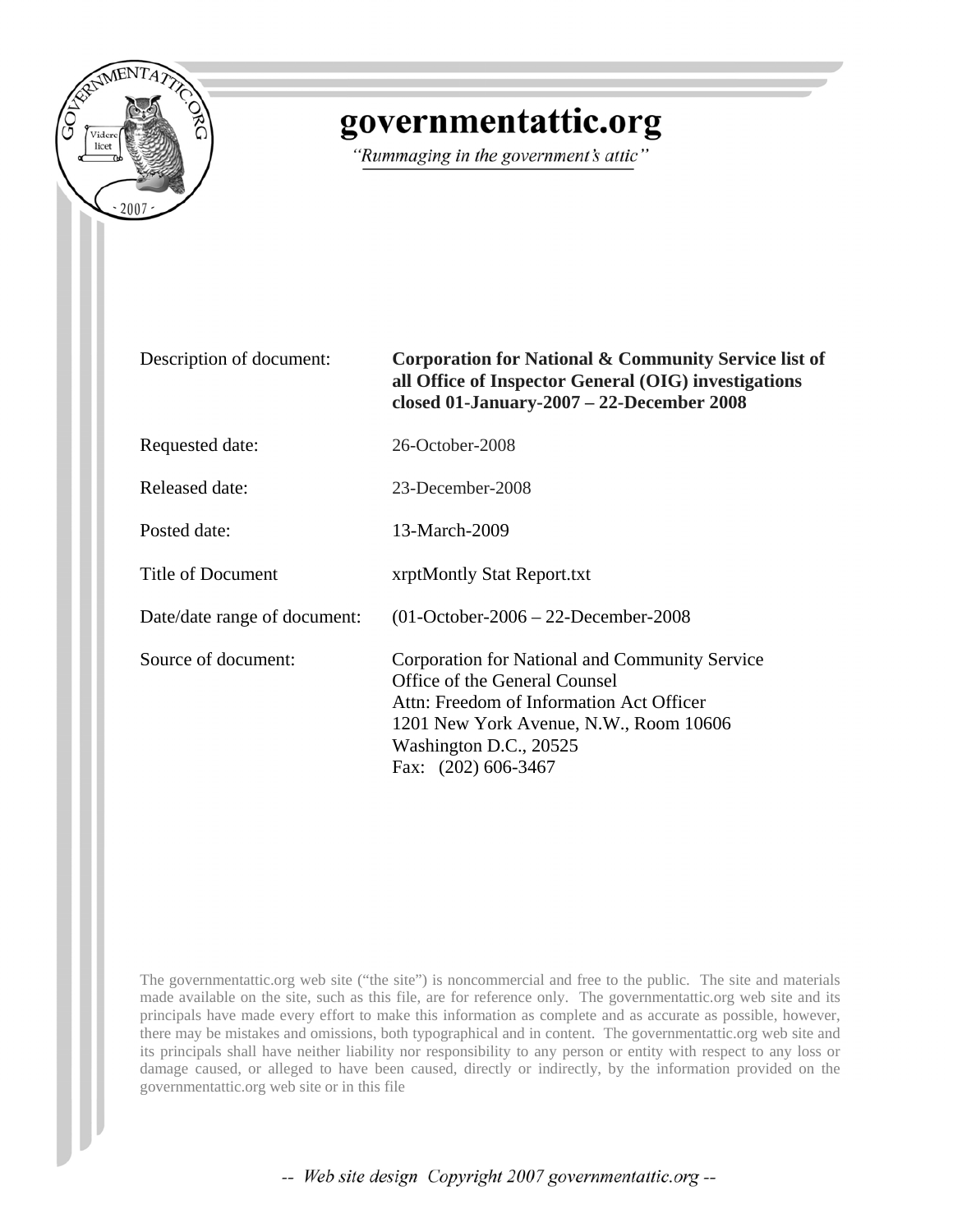

# **OFFICE OF INSPECTOR GENERAL**

December 23, 2008

This responds to your two Freedom of Information Act requests sent to this office, the Office of Inspector General (OIG) for the Corporation for National and Community Service, on October 26, 2008 and October 31, 2008, respectively.

Your October 26, 2008 request seeks "a printout from your database of all OIG investigations closed during the time period January 1, 2007 to the present." Please find enclosed a printout of OIG closed investigations for this time period.

Your October 31, 2008 request seeks "a copy of the listing or index of the audits conducted by the CNCS Inspector General between 1995 and the present" as you believe that the audit reports OIG makes available on its website "appears to be incomplete." Please be aware that the online publication of audit reports is the most complete list available, and that while the website appears to skip report numbers, this merely reflects an error in assignment of audit number, or that the audit project was suspended.

If you should have any questions regarding this response to your request, I may be reached at (202) 606-9390.

Sincerely,

No oyugy

Vincent A. Mulloy Counsel to the Inspector General

Enclosures



1201 New York Avenue. NW  $\star$  Suite 830, Washington, DC 20525  $202-606-9390$   $\bullet$  Hotline: 800-452-8210  $\bullet$  www.cncsoig.gov

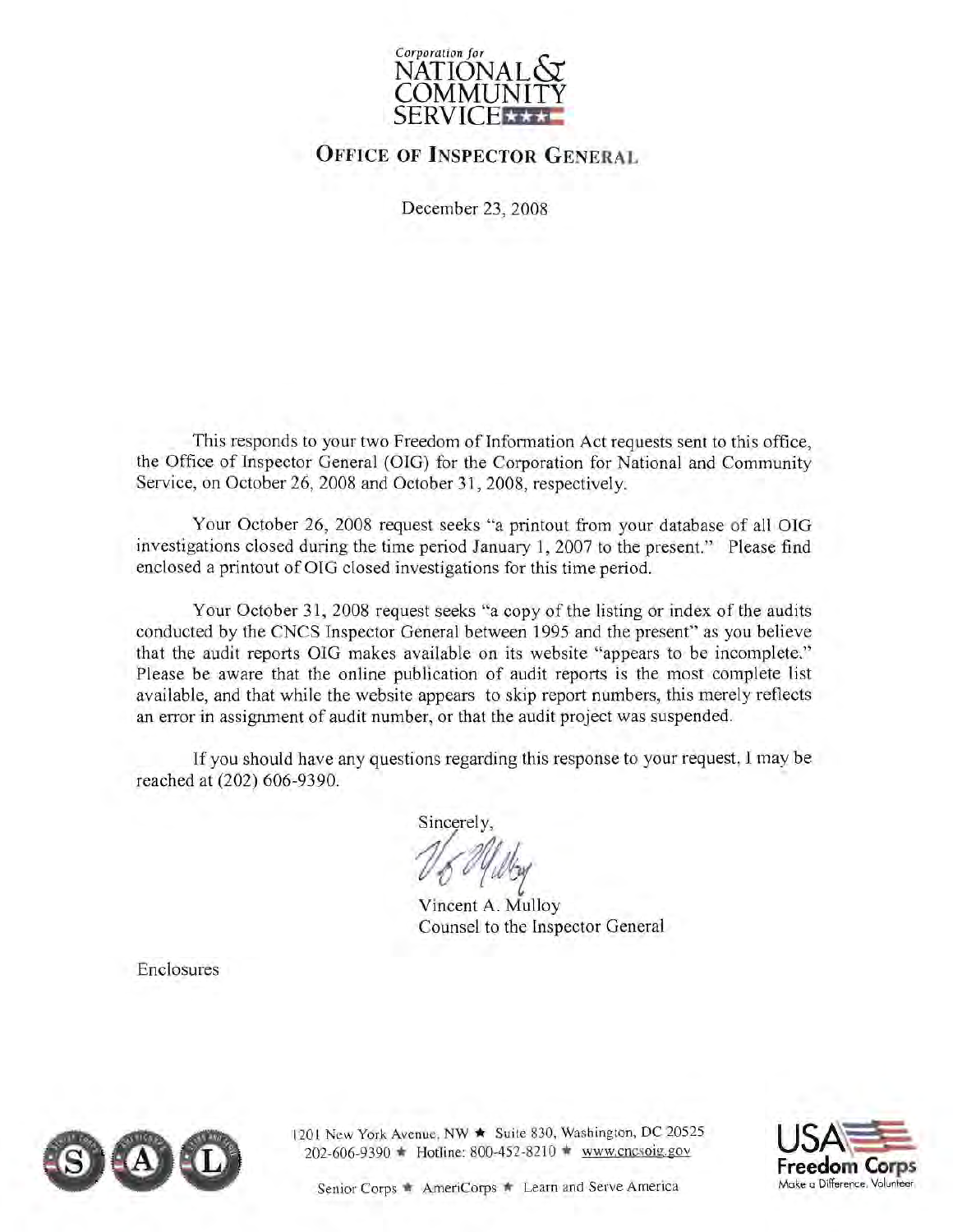xrptMontly Stat Report.txt

Date December 23, 2008

Subject: Closed Investigative (October 1, 2002 - December 22, 2008)

20 7-005 member terminated. Predication: VISTA Benefits Administrator, reported that a VISTA fraudulently used her VISTA medical card after being

update: closed

20 7-006 Predication: Corporation employee reported Mr. is<br>allegedly using his assigned Government computer to conduct work as a real estate

agent.

update: closed

20 7-007 Predication: Corporation management reported that they suspect the<br>Hawaii State Director may be enrolling VISTA member in the program without requiring them to perform service.

update: closed

20 7-009 spouse Predication: General counsel ,corporation, reported an employee's wrongfully entered the corporation's web email system.

update: closed

20 7-014 Predication: Received a Hotline call that Americorps members serving at the La Promesa charter school are only providing babysitting service for an after school program

update: closed

20 7-015 Predication: A Corporation employee, who wishes to remain<br>Confidential reported a Corporation employee conducting unfair hiring practice.

update: unfounded

20 7-016 Predication: A Corporation employee who wishes to remain confidential<br>reported a Corporation employee may be committing time sheet fraud.

update: closed

20 7-017 Predication: Corporation management reported that a RSVP Project Director embezzled program<br>Funds.

update: Closed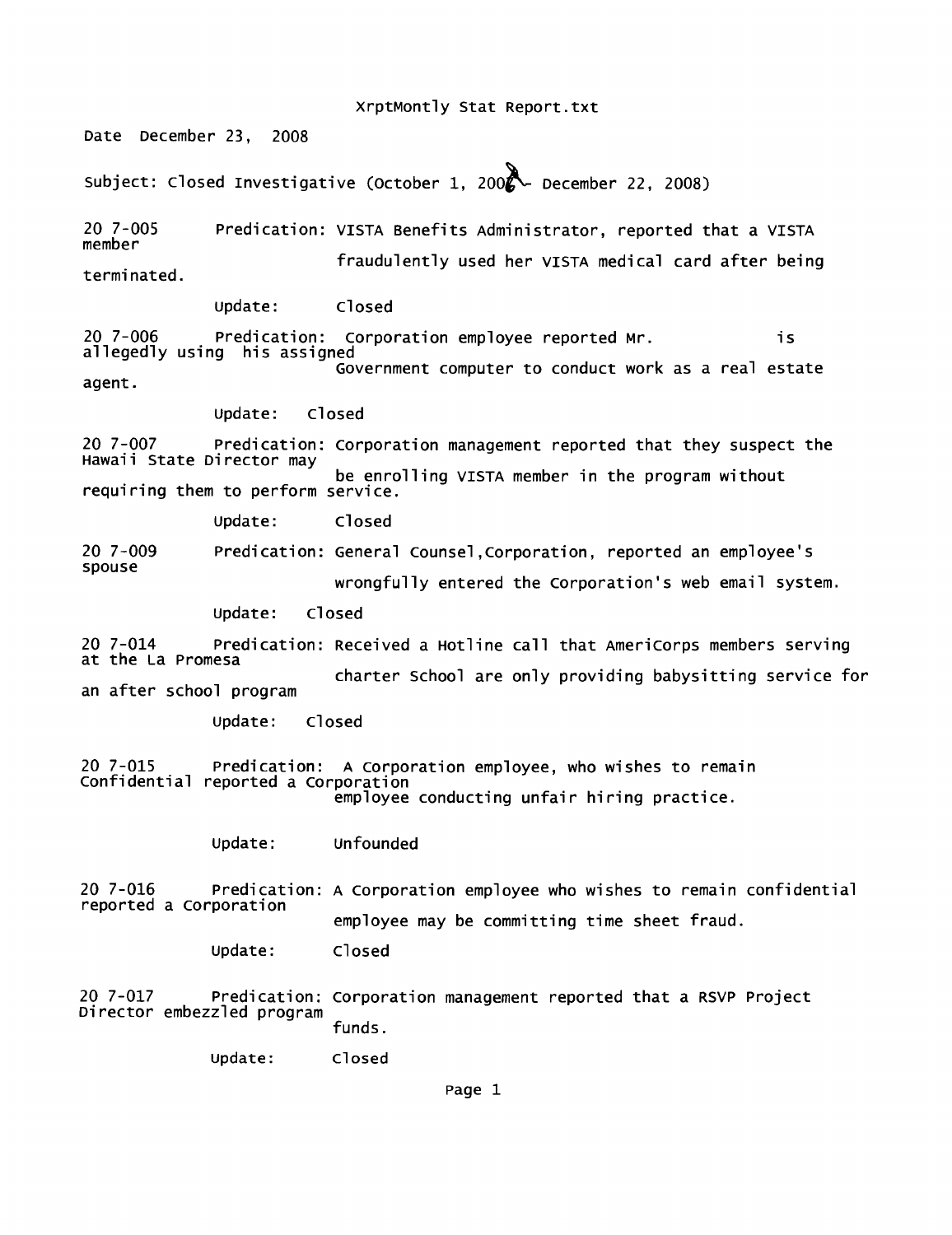#### xrptMontly Stat Report.txt

20 7-018 Predication: Area Manager, reported possible fraud in a Foster Grandparent project in Mississippi.

update: closed

20 7-021 Predication: Initiated a proactive target analysis file (TAF) to review employee annual and leave.<br>Closed Update:

20 7-022 predication: This investigation was initiated based on information collected under a TAF.

update: Closed

20 7-023 Predication: This investigation was initiated based on information collected under a TAF.

update: Closed

20 7-024 Predication: This investigation was initiated based on information collected under a TAF.

update: Closed

20 7-025 predication: This investigation was initiated based on information collected under a TAF.

update: closed

20 7-026 Predication: This investigation was initiated based on information collected under a TAF.

update: Closed

20 7-027 predication: The OIG received an allegation that an ED in a senior corps program was misusing program funds.

update: closed

20 7-028 predication: Proactive effort to review Corporation employees' usage of their Government Travel card.

update: closed

20 7-029 Predication: program Director reported time sheet fraud involving two Americorps members.

update: Closed

20 7-031 Predication: Corporation ISSO reported that a Corporation employee was accessing pornographic sites using her user login

Page 2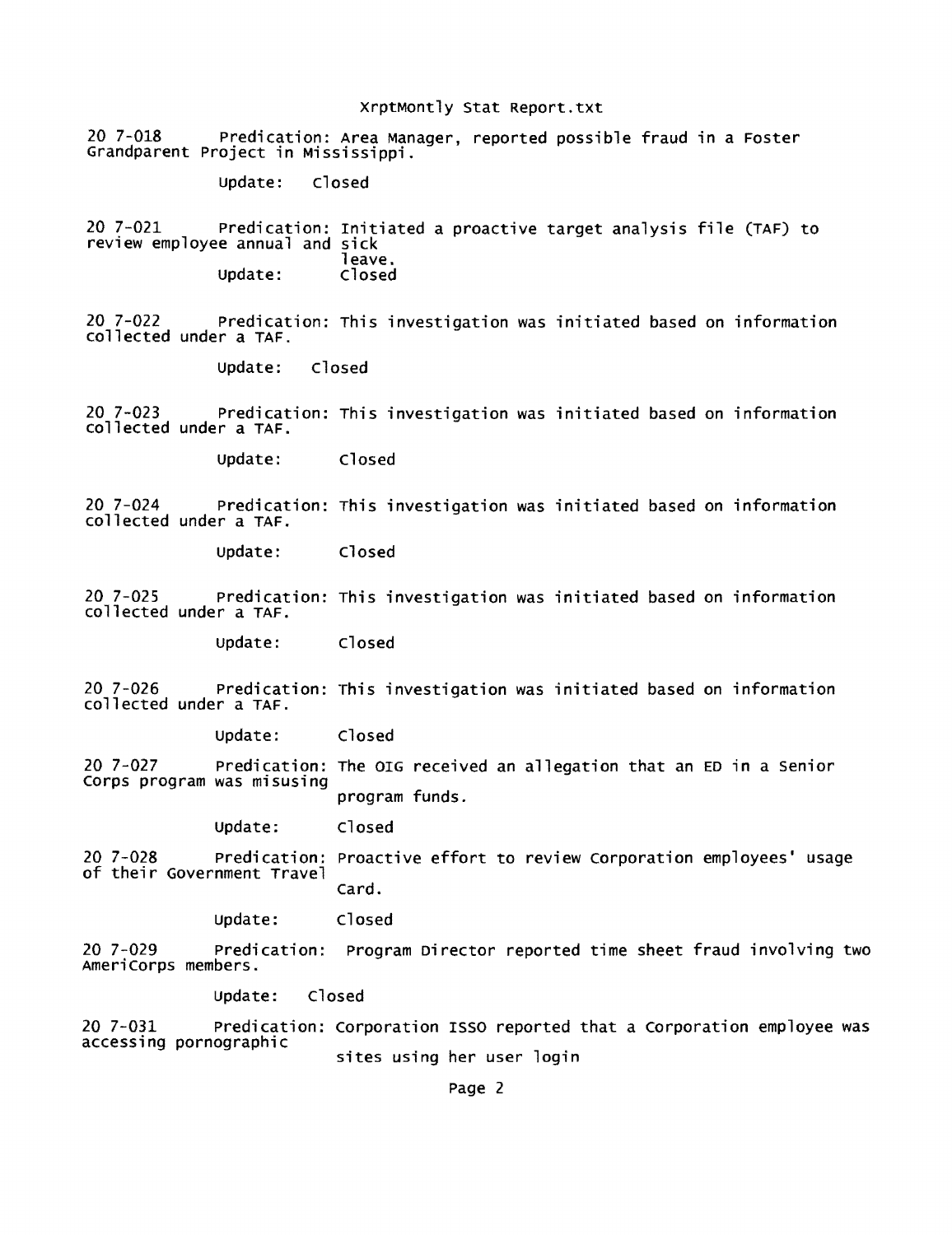update: xrptMontly Stat Report.txt close

20 7-032 Predication: This investigation was initiated based on information collected under a TAF.

update: Closed

20 7-033 Predication: This investigation was initiated based on information collected under a TAF.

update: Closed

20 7-034 Predication: his investigation was initiated based on information collected under a TAF.

update: Closed

20 7-035 Predication: This information was extracted from TAF concerning employee commuting benefits.

update: Closed

20 7-036 Predication: Mr. Los Angeles county Audit control, LOS Angeles county, CA,

former Americorps called the OIG Hotline, requesting assistance regarding a member.

update: Closed

20 7-037 Predication: A State Director, reported allegations of Misuse of programs funds and fraud at an RSVP program in Grand Island, NE.

update: Closed

20 7-041 funds by an Predication: CNCS Management reported embezzlement of Federal program NACCRRA employee.

update: closed

20 7-042 Predication: Received a Hotline email from an anonymous person claiming former Corporation employee still had an active account in the Momentum system.

update: Closed

20 7-043 Predication: CNCS ISSO reported OIT Contractor gave his login and password to an outside person.

> update: closed

20 7-044 Predication: CNCS Management reported the theft of four u.S. Treasury Trust education checks.

update: closed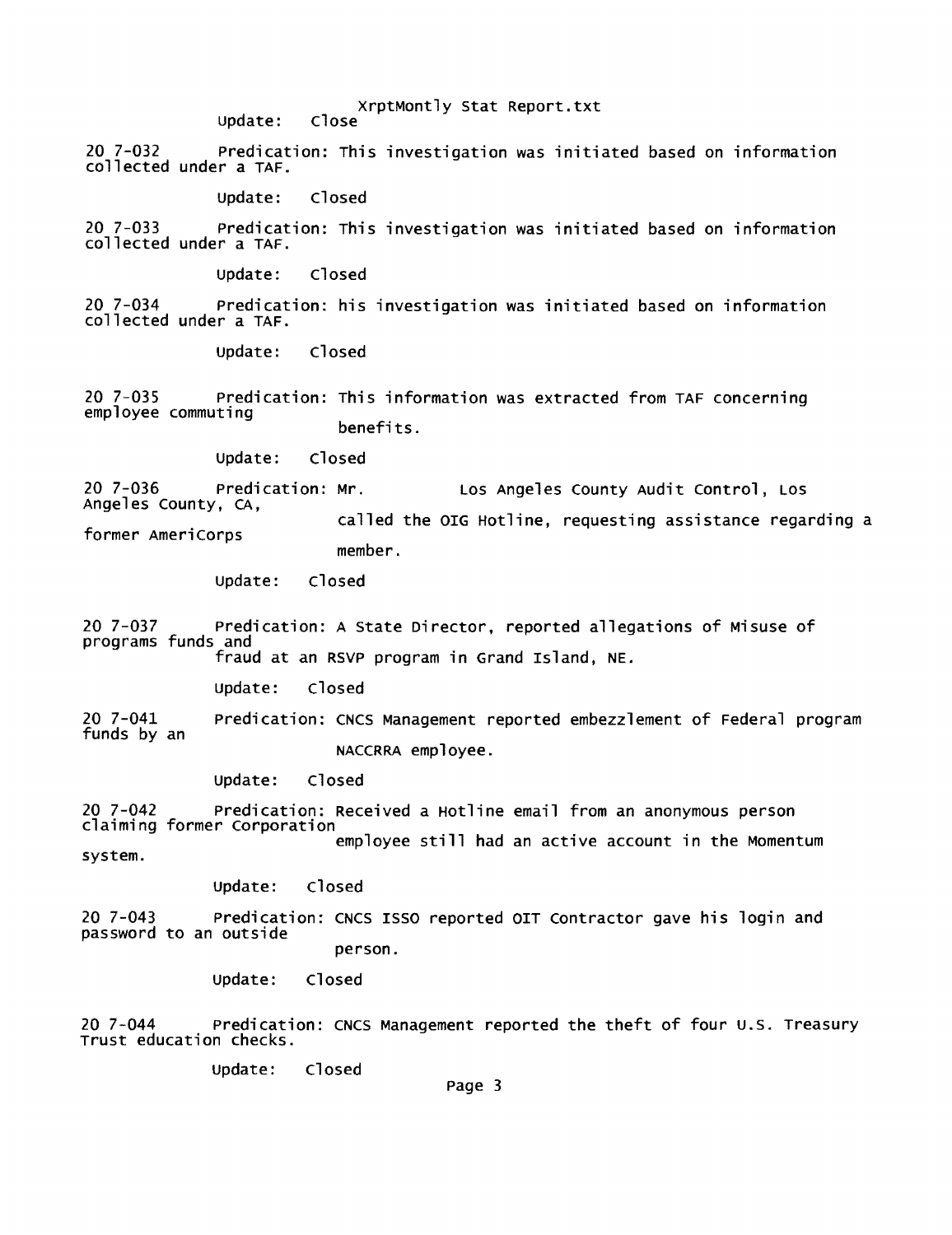#### xrptMontly Stat Report.txt

20 7-045 Predication: This information was transferred from a Hotline call in which an AmeriCorps VISTA that was working partmember reported that there was a VISTA member at his site time in violation of the VISTA policy.

update: Closed

20 7-046 predication: This information was transferred from a Hotline call in which a VISTA member attending college. reported other VISTA'S at her site were working and

> update: Closed

20 7-047 Predication: This information was transferred from Hotline file 07-039, in which MS. alleges that she was wrongfully terminated as a<br>contractor employee while working at the Corporation.

update: unfounded

20 7-048 Predication: This investigation was initiated based on a Hotline call from a program Director time sheets by claiming who reported that an Americorps member had falsified her service hours she had not served.

> update: Closed

20 7-054 predication: Corporation Management reported two New Hampshire CNCS State office employees may have violated PII and Corporation policy.

20 7-057 Predication: AUSA , Grand Rapids, MI, reported that he had<br>filed civil complaint gainst Mr. as a result of this office's ROI. update: closed

20 7-060 Predication: This investigation was initiated based on a Hotline members enrolled in the Program in Petersburg,<br>Fraudulent service hours towards their education award.

update: Closed

20 7-061 Predication: Initiated a proactive review of the Rochester , Rochester, NY, based on findings at their sister site in washington, DC.

update: Closed

page 4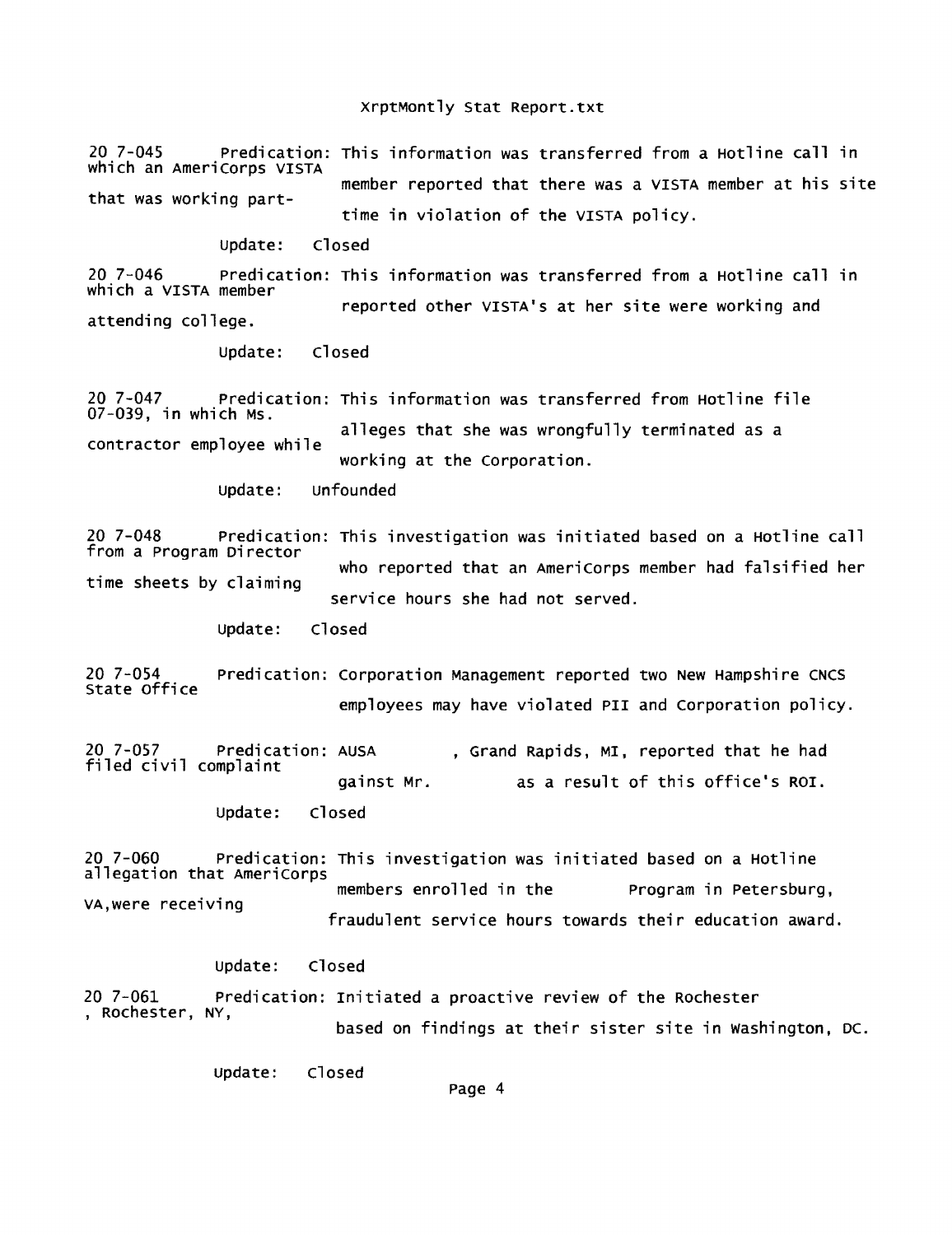20 7-062 syracuse, DC. xrptMontly Stat Report.txt Predication: Initiated a proactive review of the Syracuse NY, based on findings at their sister site in washington, update: Closed 20 8-005 the Predication: The OIG audit section reported that during an audit of Americorps program, Miami, FL, auditors discovered that program officials certified a member's education award with ineligible service hours. disallow the award costs During audit resolution, corporation management would not without an OIG investigation. update: Closed 20 8-006 predication: Initiated a proactive Target Analysis File for the collection of information pertaining to 20 8-007 OIG Program AmeriCorps grant. update: Closed predication: corporation chief Information officer, reported to the missing a USB Flash that an employee from the NCCC campus, Denver, co, was Drive that contained PII. update: closed 20 8-009 Predication: Anonymous caller contacted the OIG to reported Mr. ,Training prohibited source. coordinator, was receiving special favors from a Further the caller<br>stated Mr. had sold his commuter benefits. update: closed 20 8-010 Predication: the case was opened based on information received under case 08-009. update: Closed 20 8-011 predication: The IG received an allegation involving MS. material to grantees. in which her second husband was mailing inappropriate update: closed 20 8-014 predication: A corporation State Director, reported that a VISTA project required two VISTA 20 8-016 members to pay their own VISTA program cost share. update: closed Predication: The OIG received a Hotline email from an anonymous source page 5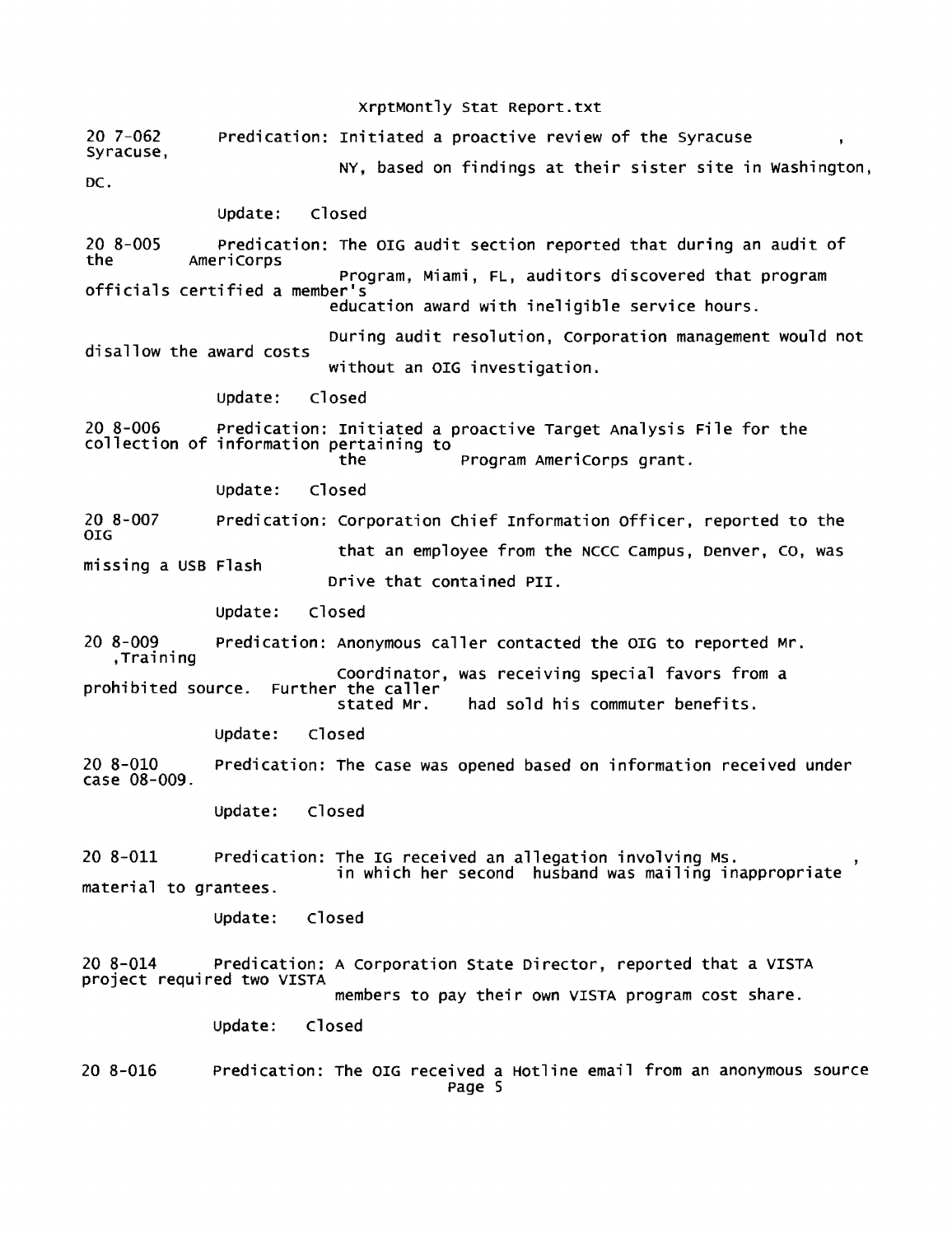alleging that 20 8-017 alleges xrptMontly Stat Report.txt Americorps members were falsifying their time sheets. update: closed Predication: Mr. (2008), VISTA, The Columbus, OH, Columbus, OH, that program officials have allowed a VISTA to have outside employment, a violation of the VISTA provisions. Further **........** program official have also alleges that positions. 20 8-021 Director, program official have also<br>assigned two AmeriCorps members to serve in staff update: closed Predication: Anonymous caller reported that Ms. , RSVP Program misused grant funds for university of personal use. closed , columbus, OH, program allegedly update: 20 8-022 Predication: Initiated a proactive Target Analysis File for the collection of information pertaining to pro-rated education ohio State commission (osc) sub-grantees awarding of 20 8-025 20 8-026 community service. update: awards for personal compelling reasons. closed Predication: OIT reported that a IT contract employee was misusing the overnight FedEx service and may be stealing IT equipment. update: closed Predication: Received Hotline call from an Americorps member at the , Lubec, ME site claiming that she is not perfoming proper Americorps update: closed 20 8-028 predication: MS. called the OIG to follow up on an OIG audit concerning USVI claimed that the conditions. update: failure to maintain the DC site. Additionally, MS. conditions at the DC site were unhealthy and in deplorable Closed 20 8-034 Predication: This investigation was initiated based on a Hotline report that officials of Harford county, Maryland, misapplied RSVP grant funds. update: unfounded 20 8-035 predication:This investigation was initiated based on a Hotline allegation that a Corporation<br>Page 6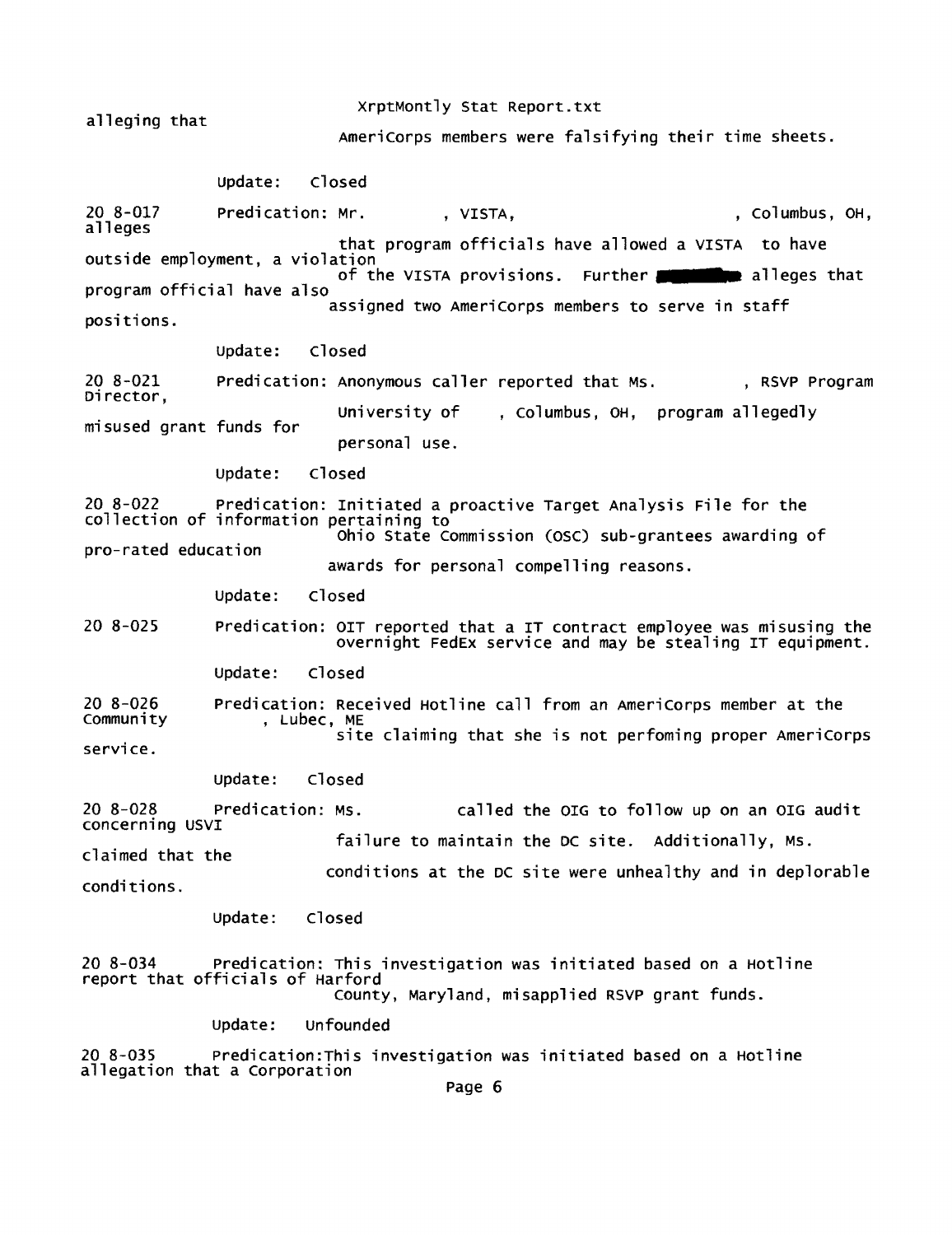xrptMontly Stat Report.txt anager received compensation of a hotel room while on

official travel which was

paid for by a faith base organization.

## update: unfounded

20 8-037 predication: This investigation was initiated based on information reported by the corporation's employee who is to enhance her office of General counsel *(DGc)* concerning a corporation suspected of misusing her positon as a Government employee personal business.

> update: Returned to DGC for action on ethic allegations. closed

20 9-004 Predication: A grantee reported that Ms. Allentown, PA, submitted a fraudulent invoice to the grantee, which allowed her to obtain \$5,000 in federal grant funds she was not entitled.

## update: closed

20 9-005 Predication: This preliminary investigation was initiated to follow up on a Hotline allegation that their El paso, TX, Americorps members were not performing their service at Americorps site.

> update: closed

20 9-006 of Predication: Received Hotline allegation from Ms. , University<br>Student accounts office, who reported that Trust line personnel were providing incorrect information to callers instructing them to falsify<br>documents for their education award payments.

update: closed

20 9-007 Predication: Received a Hotline allegation that Americorps members assigned to the allowance check when Las Vegas (NM), had not received their final living the program ended.

> update: closed

20 9-008 predication: Received a Hotline allegation that Seniors at in Hemet, CA are not working one-on-one with students.

> update: closed